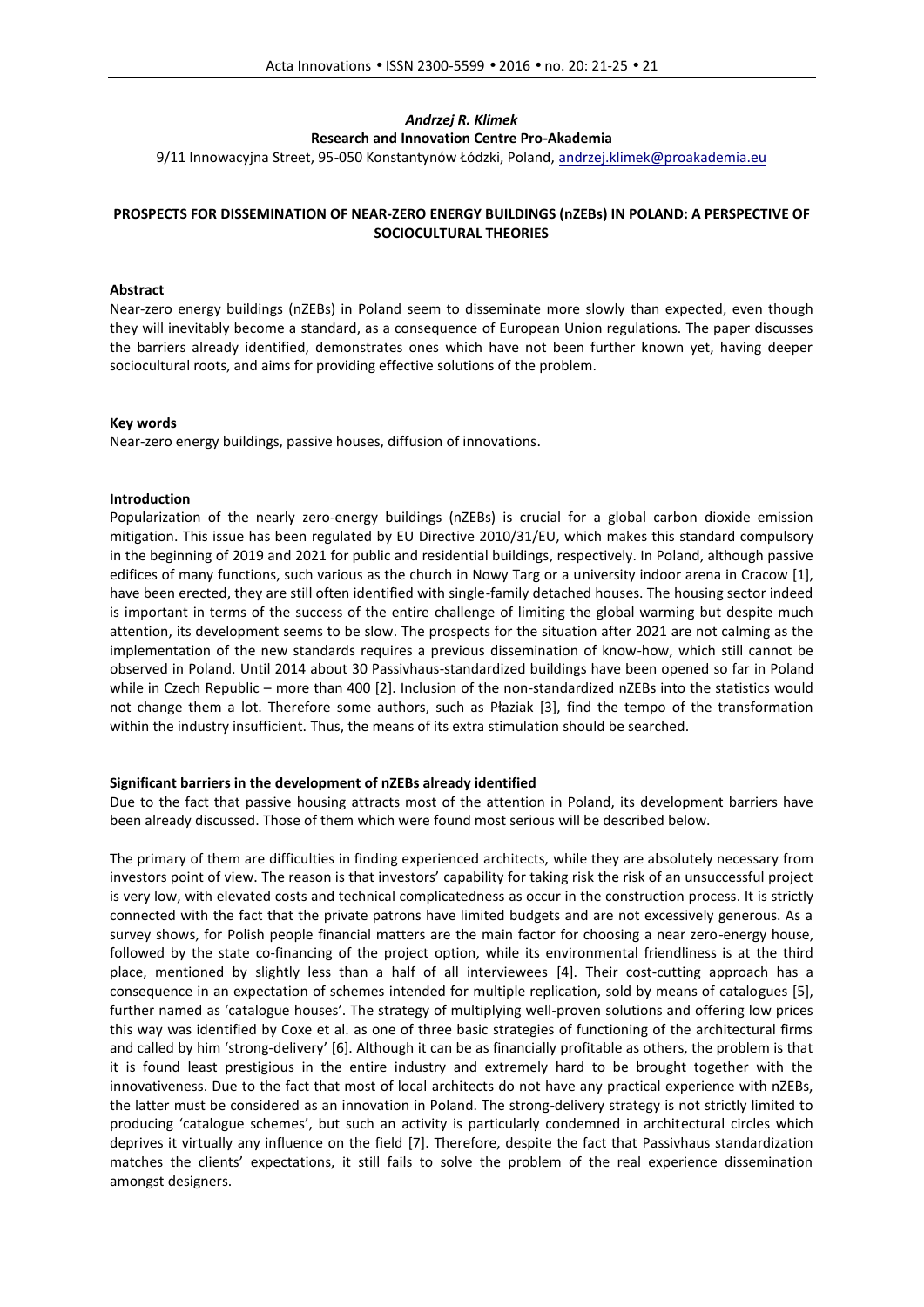Another strategy characterised by Coxe, called 'strong-service', aims for regular providing technically innovative solutions to the client [6]. IARP (Chamber of Architects of the Republic of Poland) estimates that only 2-4% of practicing Polish architects develop their professional skills [8], which would let us classify them to this category. The strong-service firms wages are also way above the accepted level of an average individual client as they are used to base on the corporate ones. The number of 2-4% of all registered architects is close to the probable amount of the architects in Poland working in the strong-service branch as the third strategy, strong-idea, in Polish conditions is statistically ignorable. The whole situation demonstrates a significant mismatch between the realm of investors and designers.

Another problem, which is also about experience and also requires system solutions, is a need for an exceptionally care in planning, running and supervising the construction process, which proves to be difficult. It is important as passive houses with defects, regardless if they were made by the designer or contractor, have little chance to pass the blower-door air-tightness test or to obtain an energy efficiency certificate. The former is necessary only for obtaining a Passivhaus standard, while the latter is essential for the client not only to prove the planned energy savings, but also in commercial terms, regarding future selling of the object. Another point of uncertainty is the fact that in many cases during the occupancy the residents use more heat than it was established for calculation purposes.

For further analyses it is also good to mention that the land plots for passive houses must be really large, having also many additional specific requirements which have been already described in multiple publications [9, 10, 11]. The problem is that local authorities are not used to take them under consideration in the process of spatial planning [12].

# **Factors and barriers identified in view of sociocultural theories**

Including the achievements of sociology of cultural processes into the analyses of the nZEBs development prospects is legitimated by the fact that they are often exploited in marketing, especially the Everett Rogers' diffusion of innovations theory. As it has been already stated, in Polish conditions nZEBs, as well as the entire renewable energy industry, matches all the features of the innovation and the use of the theory generally aims for fitting the new product properly to the needs of client so it can turn out to be very useful. Better understanding of the sociocultural processes leads to finding new barriers, but also dynamic and efficient solutions which tackle them.

Staniszewska describes main assumptions of the theory of Rogers in the following way: "The fact if an innovation would be sustained or suppressed depends on its features such as:

- Comparative advantage which depends on how an innovation is regarded as better than existing solutions. This feature does not relate to the objective advantages of a given innovation but to its subjective image in eyes of an individual.
- Compatibility which concerns how much an innovation is regarded as compatible with the values, norms, and needs of the potential adopters present in a given society. The more compatible an innovation is, the faster is a process of its diffusion.
- Complexity which describes how an innovation is regarded as hard to understand and implement. The higher level of complexity, the lower tempo of its adopting by individuals.
- Testing possibilities concern how much an innovation can be proven and checked. Sharing a product or a service with potential customers may significantly enhance the tempo of adopting.
- Tangibility which describes how much the effects of given innovation can be observed in the environment. As they can be noticed easily, people get acquainted with the solution and are more eager to implement it themselves." [13]

In present situation of nZEBs in Poland the incentives for small clients appear unsatisfactory, even though without them the breakeven point of the investment would be delayed for several years. Thus, their comparative advantage turns out rather vague, as it requires planning the timeframe of more than twenty upcoming years, which brings too many variables and uncertainties. This explains why so many people driven by a conscious calculation, similarly as passive housing investors, paradoxically in the same time choose traditional houses. It would be much better if investors made the same decision convinced by the environmental arguments, of course avoiding any excessive expenses. The problem is that the assertion that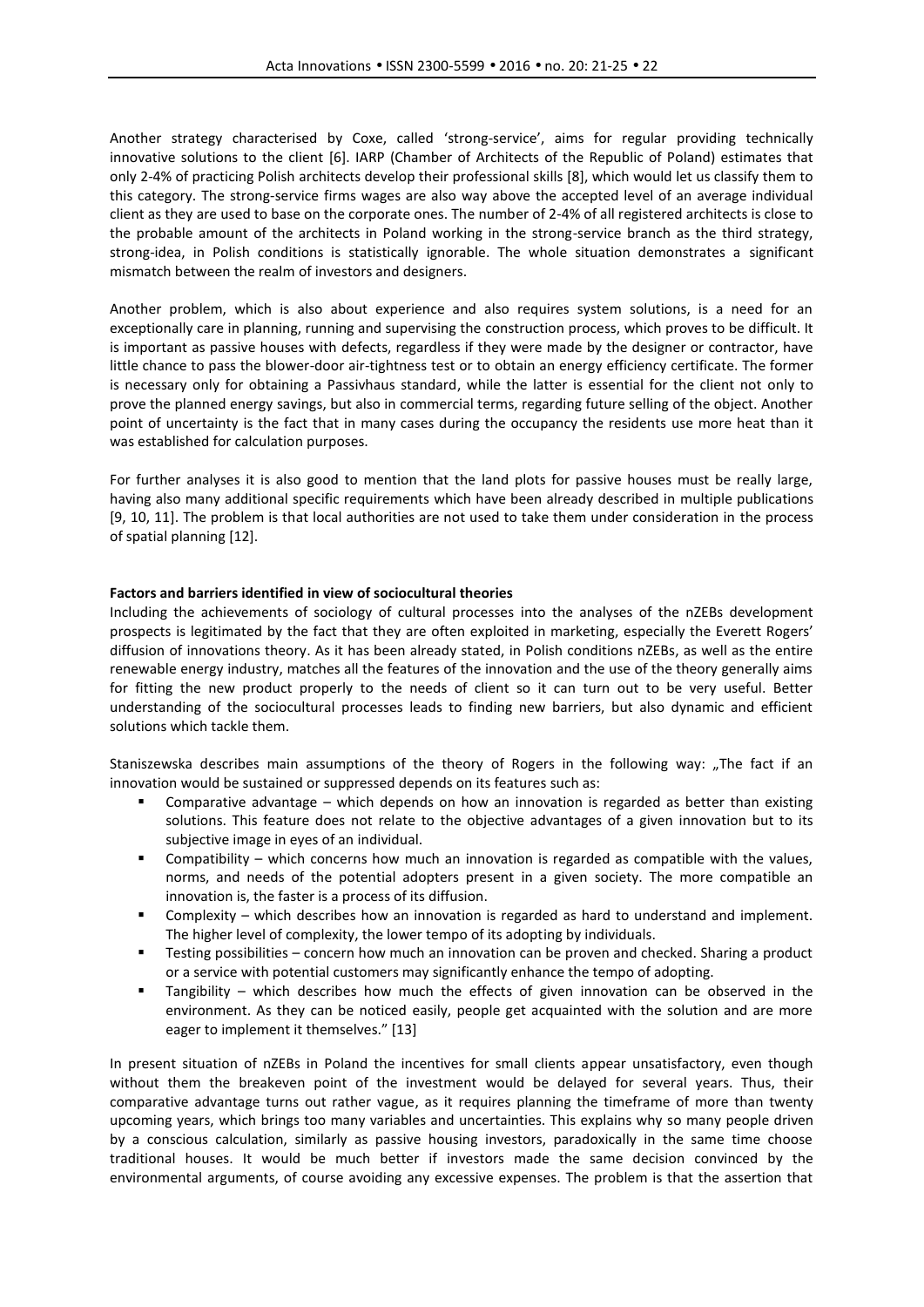previous economic development was based on the exploitation of free natural resources is still found controversial in Poland, and so is a process of calculating and vindicating the ecological costs, which is absolutely crucial for creating a comparative advantage for nZEBs.

Moving forward to the compatibility, neither ecology or thriftiness is a highly appreciated value in Poland, which would be confessed by the social majority. [14, 15] Currently functioning model, where nZEBs are predominantly single-family passive houses, leads also to further limitations in terms of a lifestyle. It requires living outside big cities, so a dweller in such a house can be either working from home, either working locally and earning above average, either commuting daily to the nearby city center. None of those lifestyles seems to be particularly common in Polish society as there is a clear correlation between the size of the settlement and the average wage [16]. It must be noticed that the latter of those alternatives gains some popularity recently, but the problem is that it is not sustainable. Even regardless of the social capability of the lifestyle adoption, due to the fact that a Passivhaus demands two to three times larger land plot than a standard house, its potential dissemination would eventually lead to an unsustainable growth in a scale of the total amount of built-up areas, with a critical emphasis on the transport network [17]. It is possible in theory, however, such developments would apparently be strongly inhibited by various public bodies which would pay costs of building the new surplus infrastructure. Lifestyle was also an important subject of studies by Pierre Bourdieu, who claimed that the way we live is strongly bound with a distinction, which thoroughly means demonstrating of the social status of individuals, even unintendedly [18]. Hence, it can be presumed that the specifics of passive single-family housing and its strict shape demands do not make it a good material for showing the individuality of the owner, neither predestine it to a role of a status symbol. Of course, some people choosing this form of housing do not feel a need of such a demonstration and this fact can be connected with an aforementioned demand for catalogue passive houses, which have their own limitations. In fact, the form of a nZEB can be shaped loosely, but an extensive nonadherence to the Passivhaus principles leaning towards extravagance causes broad use of active technologies, which is not only expensive, but also inconsistent with the entire idea of sustainability.

As it has been already stated, the Passivhaus standardisation was matching the expectations of clients who need not to distinct themselves but was not very supportive for a potential diffusion of the whole concept among designers, as this group tends to disseminate ideas implemented by authors who have a strong acclaim from peers and critics, such as Renzo Piano or Norman Foster. These star-architects have designed nZEBs quite often lately, but solutions they propose rarely match the Passivhaus standards. Due to such architects' emphasis on tangibility it can be assumed that the new type of building will eventually become popular, but it will probably give the widespread dissemination to a form of nZEB other than Passivhaus. It will also require a long time as the innovation, which is related to global processes and is intended to influence them must be more complex than a new, entirely aesthetical fashion or fad.

All the mentioned reasons show that strong liaisons between current near zero-energy housing and individual investors cause severe problems and build a large development barrier, which would be able to be avoided, if they are replaced by corporate clients in the role of key investors. Housing estates developers proved they can employ strong-service architectural firms, so they are capable of solving the problem of unexperienced designers. Presently such companies are not interested in nZEBs due to their strong orientation on generating income. Therefore, in order to retain their financial liquidity, they aim at minimization of their own expenses, in this case building costs, which entails their lack of strong will to lower the energy bills paid later by their customers. However, creation of a viable system of incentives can change this situation and make them an active subject in the development of nZEBs. Furthermore, generally multi-family housing is per capita more energy-efficient than single-family, so such a solution would presumably bring additional benefits in large scale.

#### **Proposed solutions**

Near zero-energy multi-family estates have already been constructed. BedZED (Beddington Zero Energy Development) in London with one hundred flats is a good example. It is worth mentioning as it was designed for tenants with a common approach to the issues of ecology and sustainability and that it had passed an audit after ten years of occupancy, which proved its long-term effectiveness [19].

Basing the entire strategy on such projects would solve several problems described above. The decision if these new edifices would be social or strictly commercial, as presently, is political and does not matter in ecological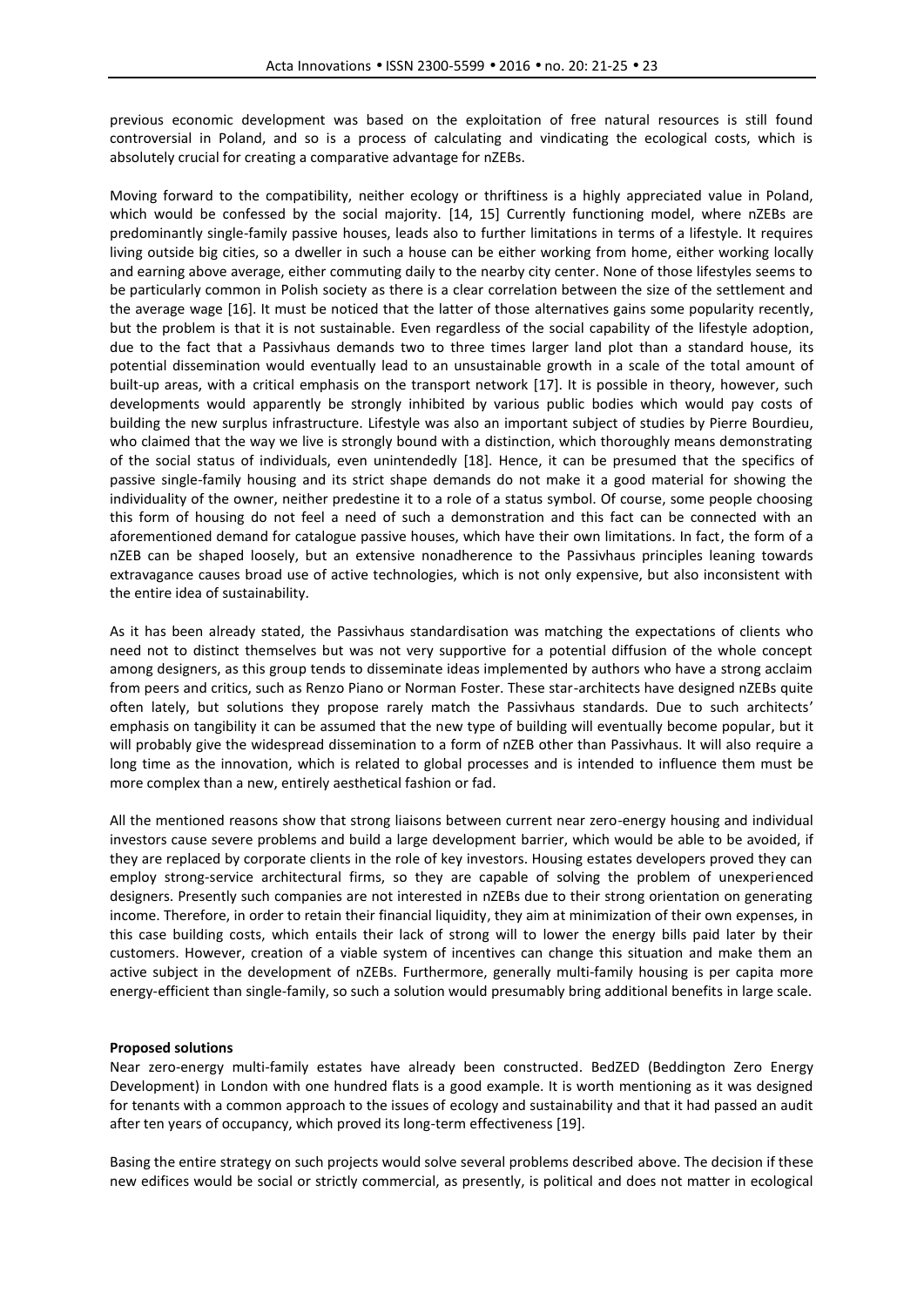terms. Firstly, many land plots of the appropriate sizes have already been possessed by the real estate companies. Their owners would only have to adjust the planned floor area ratio to enhance passive solar heat gains. Apparently it would mean a potential financial loss for them, but a public programme of compensations should be taken under consideration. Such a redistribution of public funds to profit-oriented companies should be good for public realm not only by encouraging nZEBs and thus energy efficiency at large, but also by the fact that such a decrease of a floor area ratio in many cases may increase the quality of urban space. Furthermore, the new strategy would also approach nZEBs to crowded city centers. It would certainly have a positive impact on the discussed innovation tangibility, directly or by means of mass media. It cannot be denied that in urban conditions it would be hard to retain passive solar heat gains on the same level as outside cities. However, entire transport system would be much more sustainable than in a hypothetic case of "passive suburbanization", so that even compensating the lower gains by means of active technologies would appear to be justified.

Another solution which is completely different, but which also should be proposed, is increasing the innovativeness of the architectural firms by improving their organization and by activities aiming at the consolidation of this currently very fragmented market. Even though it would deprive its accessibility for individual clients, the knowledge transfer within would become more fluent. Increasing people's awareness of advantages of living in nZEBs should be also maintained, regardless of any finance-driven programmes.

As Płaziak notices, popularization of nZEBs by decreasing their building costs, regardless of their size, could be reached by implementation of new Polish technologies. The research on new building materials is developed in Poland quite well and the problems appear at the stage of tests as specialised laboratories are relatively inaccessible [3]. Unfortunately, it is a symptom of a larger phenomenon, namely insufficient financing of the research and development sector in Poland. Last but not least, creation of a system of incentives for near zero energy hotels or guesthouses should be considered, as they would eventually enable many citizens to check how a daily life in a nZEB looks like, before deciding on investment.

## **Summary**

The nZEBs dissemination in Poland is not as fast as expected, even though they provide their owners with many benefits. It can be expected that there is a trouble with a further spreading of their idea because of the fact that their examples are not well established in common consciousness. The industry is developed predominantly by small private investors, who can afford hiring only strong-delivery architectural firms, which are featured by a low absorption of new technologies. Moreover, such clients prefer detached single-family houses, which should not be strongly promoted, as a rapid growth of their amount would not be sustainable. Thus, nZEBs should be developed in cooperation with investors who can afford more complex projects and who presently avoid energy efficient constructions because neither ecology or investments with a longer payback period are not among their priorities. Multi-family developments are a prospective segment of the market, as they can be suited easily to the nZEBs standards and they should be a target of future proposed public incentive programs.

#### **References**

- [1] A. Dąbrowska, Pasywna hala sportowa wśród traw, http://www.chronmyklimat.pl/projekty/ /energooszczedne-4-katy/aktualnosci/pasywna-hala-sportowa-wsrod-traw, accessed 29 Feb 2016.
- [2] T. Jurczak, Domy pasywne czy energooszczędne? Wkrótce może nie być wyboru, http://serwisy.gazetaprawna.pl/nieruchomosci/artykuly/821210,domy-pasywne-czy-energooszczedne wkrotce-moze-nie-byc-wyboru.html, accessed 29 Feb 2016.
- [3] M. Płaziak, Domy energooszczędne i pasywne jako nieunikniona przyszłość budownictwa w Polsce/Energy- Efficient and Passive Houses as the Inevitable Future of the Construction Industry in Poland, Prace Komisji Geografii Przemysłu PTG 21 (2013) 173-188.
- [4] Wiktor, NFOŚiGW: lista 7 banków wybranych do obsługi dofinansowania budownictwa energooszczędnego podana, https://pvportal.pl/nowosci/4829/nfosigw-lista-7-bankow-wybranych-do-obslugi-dofinansowania budownictwa-energooszczednego-podana, accessed 29 Feb 2016.
- [5] A. M. Graczyk, Społeczne i ekonomiczne uwarunkowania transferu wiedzy w zakresie budownictwa pasywnego, Barometr Regionalny 2 (2014) 111-117.